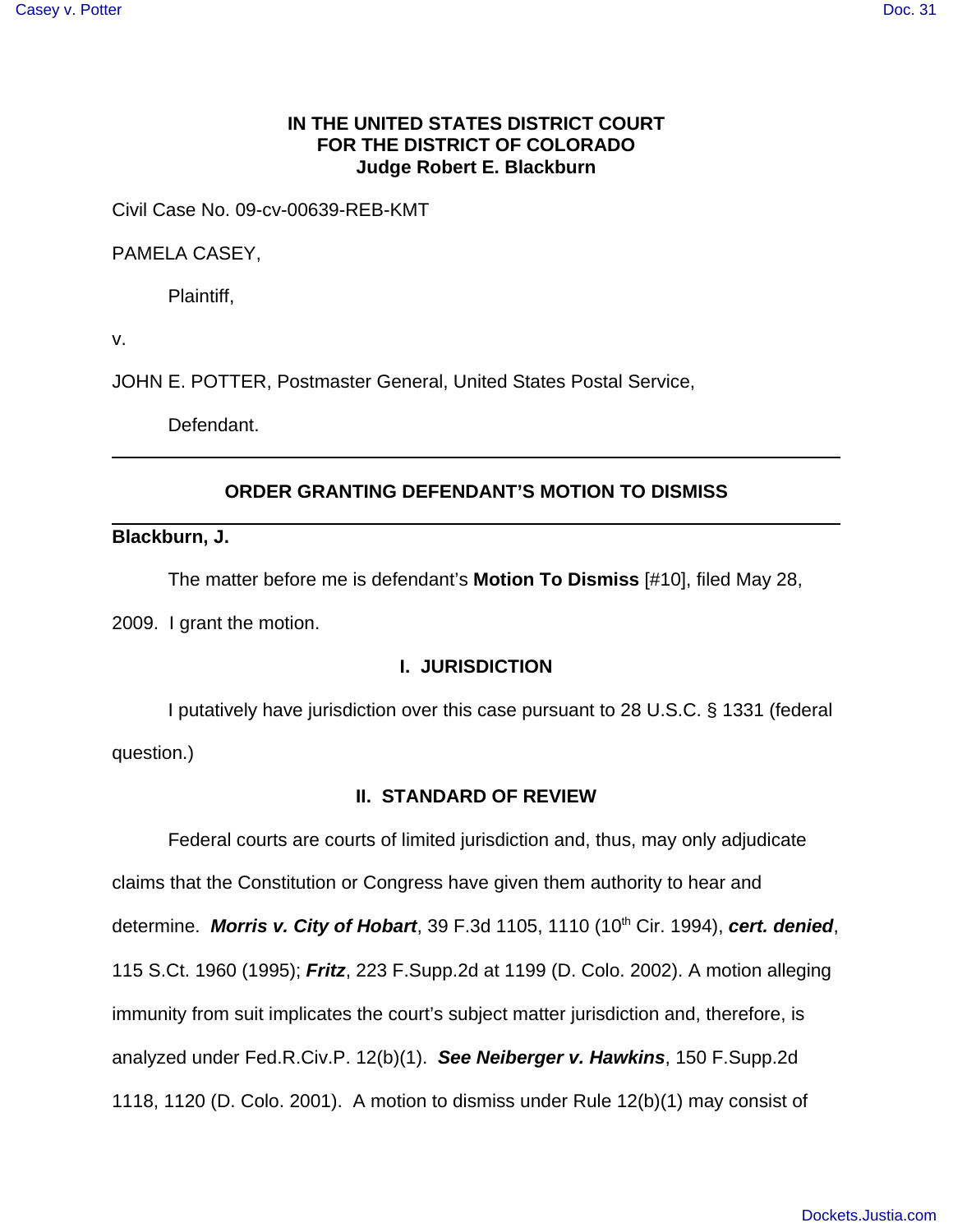either a facial or a factual attack on the complaint. **Holt v. United States**, 46 F.3d 1000, 1002 (10<sup>th</sup> Cir. 1995). Because defendant's motion presents a facial attack, I must accept the allegations of the complaint as true. **Id**. Plaintiff bears the burden of establishing that subject matter jurisdiction exists. **Henry v. Office of Thrift Supervision**, 43 F.3d 507, 512 (10<sup>th</sup> Cir. 1994); **Fritz v. Colorado**, 223 F.Supp.2d 1197, 1199 (D. Colo. 2002). "'[The] motion must be determined from the allegations of fact in the complaint, without regard to mere conclusory allegations of jurisdiction.'" **Fritz**, 223 F.Supp.2d at 1199 (quoting **Groundhog v. Keeler**, 442 F.2d 674, 677 (10<sup>th</sup>) Cir. 1971)).

#### **III. ANALYSIS**

On July 24, 2007, plaintiff and defendant entered into a settlement agreement to resolve plaintiff's previously-filed EEO complaint. As part of that agreement, plaintiff was to "be placed in a suitable position in Operations Support under Jeff Harris." In addition, all references to disciplinary actions that had been the subject matter of plaintiff's EEO complaint were to be expunged from her personnel file. In return, plaintiff withdrew her EEO complaint.

Soon after plaintiff started in March, 2008, however, she received notice that her position was being downgraded from an EAS-19 to an EAS-17, and her pay reduced accordingly. Subsequent review of her personnel file further revealed that the prior disciplinary actions had not been expunged from her record. Plaintiff filed a "Notice to Director of Breach of Settlement Agreement" with the Office of Federal Operations. This lawsuit followed. Defendant has moved to dismiss, arguing that this court lacks

2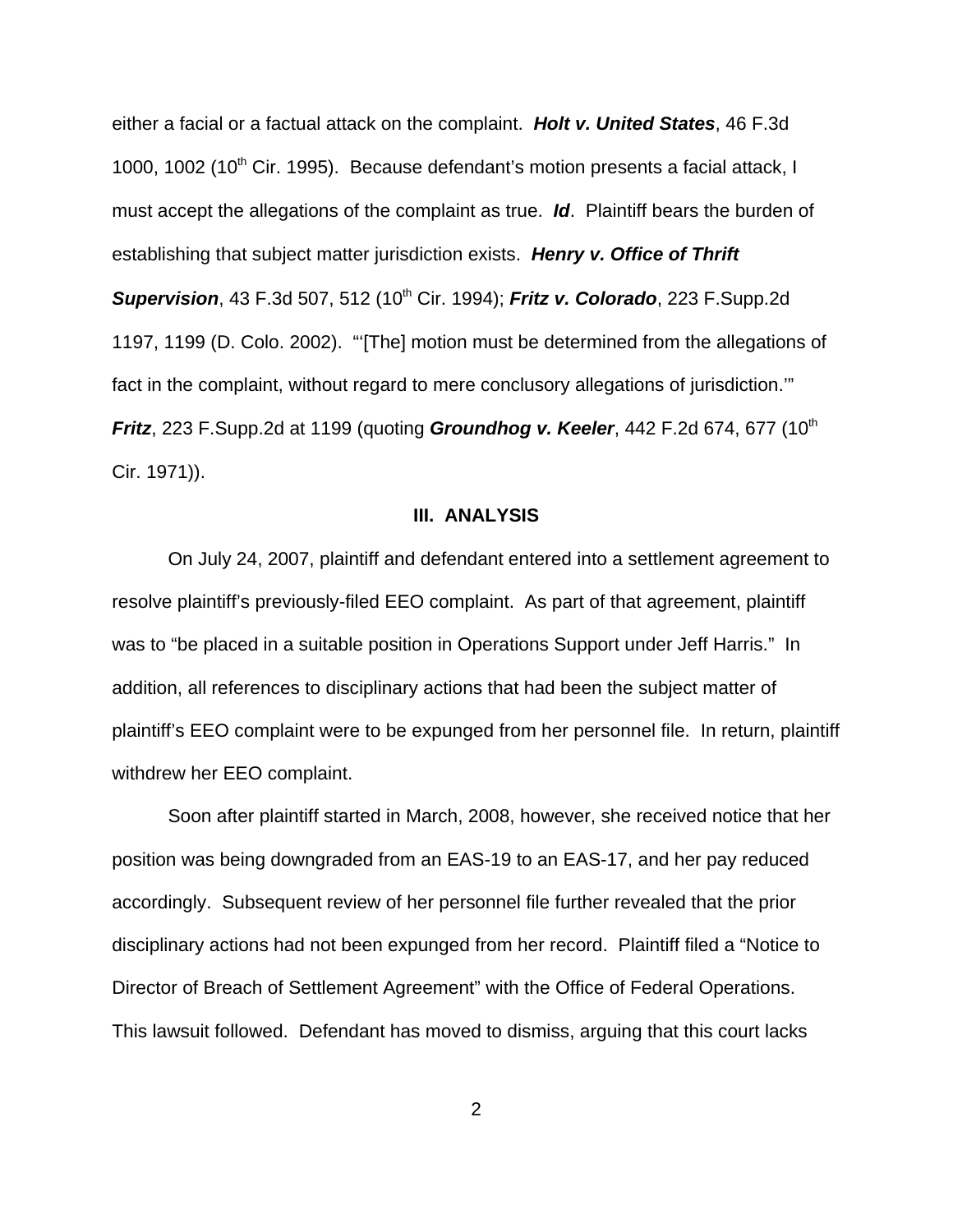subject matter jurisdiction over plaintiff's claims because there has been no waiver of sovereign immunity.

The law of this circuit is clear that sovereign immunity precludes an employee from suing to enforce the terms of an EEO settlement agreement. **See Lindstrom v. United States**, 510 F.3d 1191, 1194 (10<sup>th</sup> Cir. 2007). Instead, applicable regulations prescribe the procedures pursuant to which a federal employee may pursue such a claim:

> If the complainant believes that the agency has failed to comply with the terms of a settlement agreement or decision, the complainant shall notify the EEO Director, in writing, of the alleged noncompliance within 30 days of when the complainant knew or should have known of the alleged noncompliance. The complainant may request that the terms of settlement agreement be specifically implemented or, alternatively, that the complaint be reinstated for further processing from the point processing ceased.

29 C.F.R. § 1614.504(a); **see also Lindstrom**, 510 F.3d at 1194 ("The federal government may condition its waiver of sovereign immunity by requiring plaintiffs to follow specific procedures in order to recover."). Based on the language of the regulations, the Tenth Circuit has held that federal courts lack subject matter jurisdiction over claims to enforce settlement agreements such as that at issue here. **Lindstrom**, 510 F.3d at 1194-95.

Acknowledging this precedent, plaintiff disclaims any intent to enforce the settlement agreement, but rather asserts that she is merely seeking reinstatement of her original complaint of discrimination. Putting aside whether plaintiff has, in fact, requested reinstatement in this lawsuit, pursuant to the clear terms of the regulation,